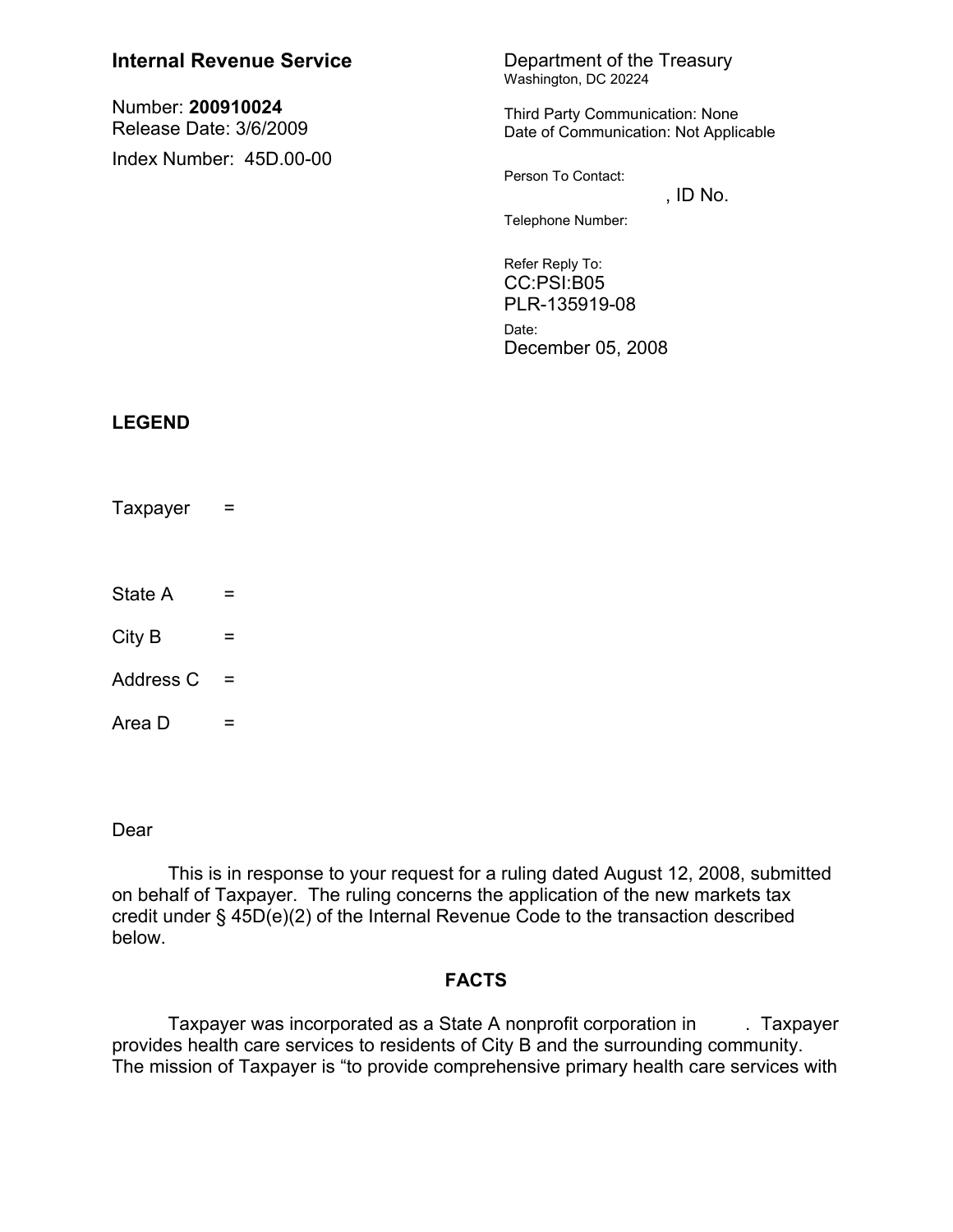excellence and dignity to our Community." Taxpayer carries out this mission by providing a spectrum of health care services including pediatric, adult medicine, obstetrical and gynecological, pharmacy, laboratory, radiology, immunization, health education, social, dental, school-based, behavioral, case management translation and other preventative and primary care services. The services are offered days a week at service delivery sites in City B.

In -------, Taxpayer provided services to --------- patients. Those patients are primarily under 200 percent of the federal poverty guidelines for income levels, and many of them are working poor with no health insurance and suffering chronic illnesses such as diabetes and heart disease. The income of all Taxpayer's patients are verified upon registration by Taxpayer's staff, adjusted for family size and updated annually. The income is documented in Taxpayer's practice management system. In

----------of the ----------total patients were at an income level of ------------or less. Eighty percent of the median family income for Area D is

Taxpayer receives an annual health center program grant from the Bureau of Primary Health Care (BPHC) at the Health Resources and Services Administration (HRSA) of the U.S. Department of Health and Human Services. The grant supports Taxpayer's provision of primary medical care, oral health care, behavioral health care, and ancillary health services to persons living in medically underserved areas. The grant is administered under 42 U.S.C. § 254b. It requires Taxpayer to report into a Uniform Data System (UDS) regarding, among other items, the sources of its income. The data in a UDS report from a health center are audited by HRSA. Taxpayer also uses that data to inform its financial statements, which are audited annually by an independent auditing firm. Taxpayer also receives grants from State A, as well as foundation and private grants, for specific medical conditions or procedures.

Taxpayer collects fees for services from patients who pay per a discounted fee schedule if the patient lacks health insurance. Taxpayer also collects the allowable amounts from patients' insurance (private or public), and receives the annual health center program grant from BPHC, as stated above, which covers those amounts uncompensated due to lack of insurance coverage.

Taxpayer's total gross income for  $\qquad \qquad$  was \$ $\qquad \qquad$  This number includes \$ from grants and other revenues plus \$ from patient fees and insurance payments.

While Taxpayer serves over ----------patients annually in its----------sites, this only represents a small portion of the residents of the area in need of health center services. Accordingly, Taxpayer determined that it must build a new clinic building to expand services to meet the community's health care needs. Taxpayer purchased a tract of land at Address C and is ready to construct a new clinic building at that location. Taxpayer originally sought to qualify for a construction loan from a qualified community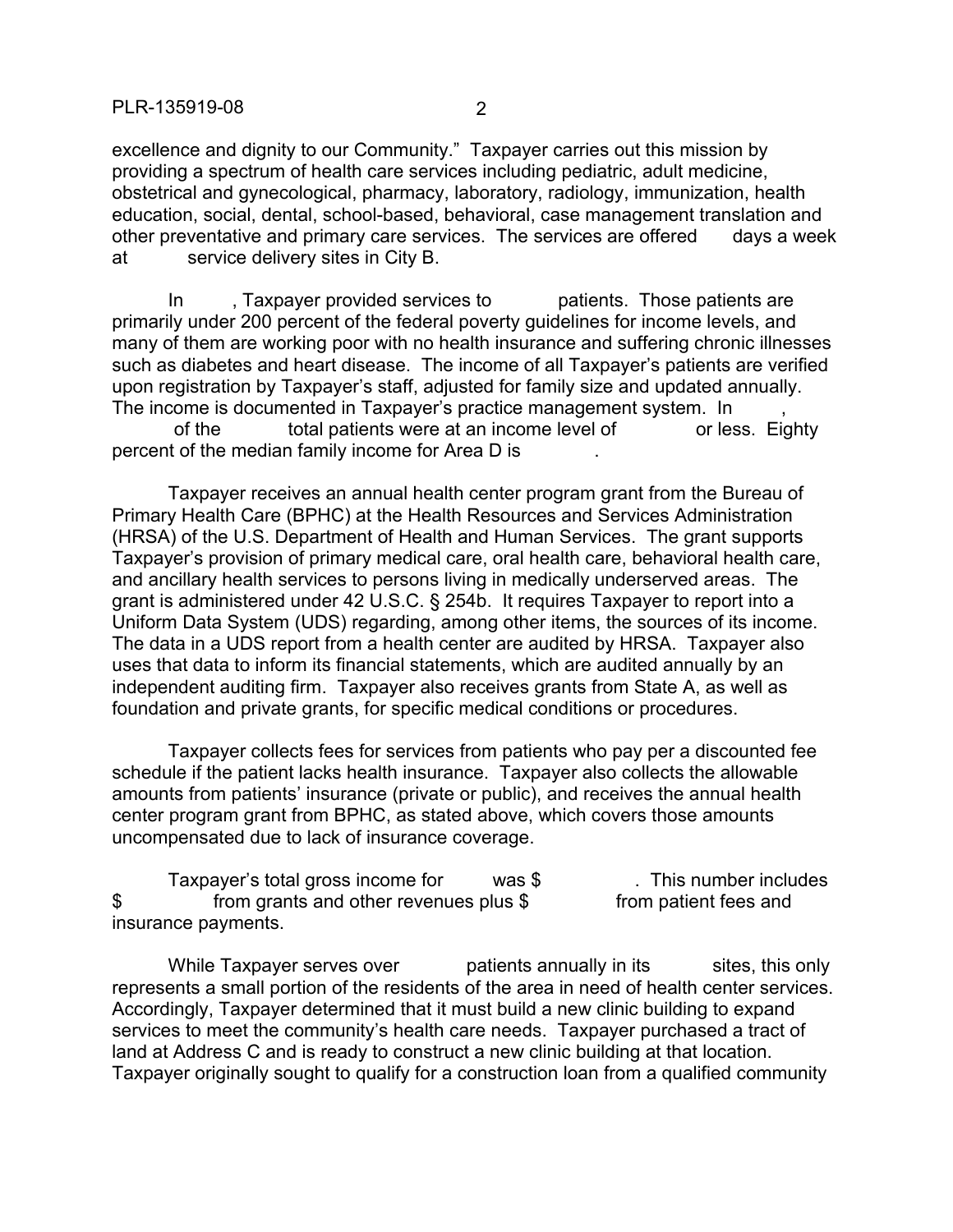development entity (as defined in § 45D(c)) for the clinic building assuming that Address C is located in a geographic low-income community under § 45D(e)(1). However, Address C is not in a census tract that qualifies under § 45D(e)(1). Address C is located directly across the street from a qualifying census tract under § 45D(e)(1). A map of the area shows that  $-$  of the census tracts surrounding Address C's census tract, including contiguous census tracts, qualify under  $\S$  45D(e)(1). Taxpayer serves patients from all the surrounding census tracts. Taxpayer believes that, due to the health care services it provides to low-income persons, it can qualify its health care business in the new clinic building as a qualified active low-income community business (QALICB) for low-income targeted populations under § 45D(e)(2) and section 3.03(2) of Notice 2006-60, 2006-2 C.B. 82.

Taxpayer requests a ruling that the term "derived from" in section 3.03(2)(a)(i) of Notice 2006-60 includes gross income derived from payments made directly by patients to Taxpayer and amounts and contributions provided to Taxpayer on behalf of patients in the form of federal and state grants, and in-kind contributions such as reduced utility costs, building rent, labor costs, drug costs and medical supply costs. Gross income derived from Taxpayer's patients includes, but is not limited to, fees from the patients, payments from their public or private insurance, and public or private funding collected to cover the costs of health care services that remain uncompensated after patient and insurance payments are received. Specifically, the portion of a grant awarded under 42 U.S.C. § 254b that is used to cover the costs of health care services to Taxpayer's patients should be considered gross income derived from services provided to patients.

## **LAW AND ANALYSIS**

Section 45D(a)(1) provides a new markets tax credit on certain credit allowance dates described in § 45D(a)(3) with respect to a qualified equity investment in a qualified community development entity (CDE) described in § 45D(c).

Section 45D(b)(1) provides that an equity investment in a CDE is a "qualified equity investment" if, among other requirements: (A) the investment is acquired by the taxpayer at its original issue (directly or through an underwriter) solely in exchange for cash; (B) substantially all of the cash is used by the CDE to make qualified low-income community investments; and (C) the investment is designated for purposes of § 45D by the CDE.

Section 45D(c)(1) provides that an entity is a CDE only if, among other requirements, the entity is certified by the Secretary as a CDE.

Section 45D(d)(1) provides that the term "qualified low-income community investment" (QLICI) means: (A) any capital or equity investment in, or loan to, any QALICB (as defined in  $\S$  45D(d)(2)); (B) the purchase from another CDE of any loan made by the entity that is a QLICI; (C) financial counseling and other services specified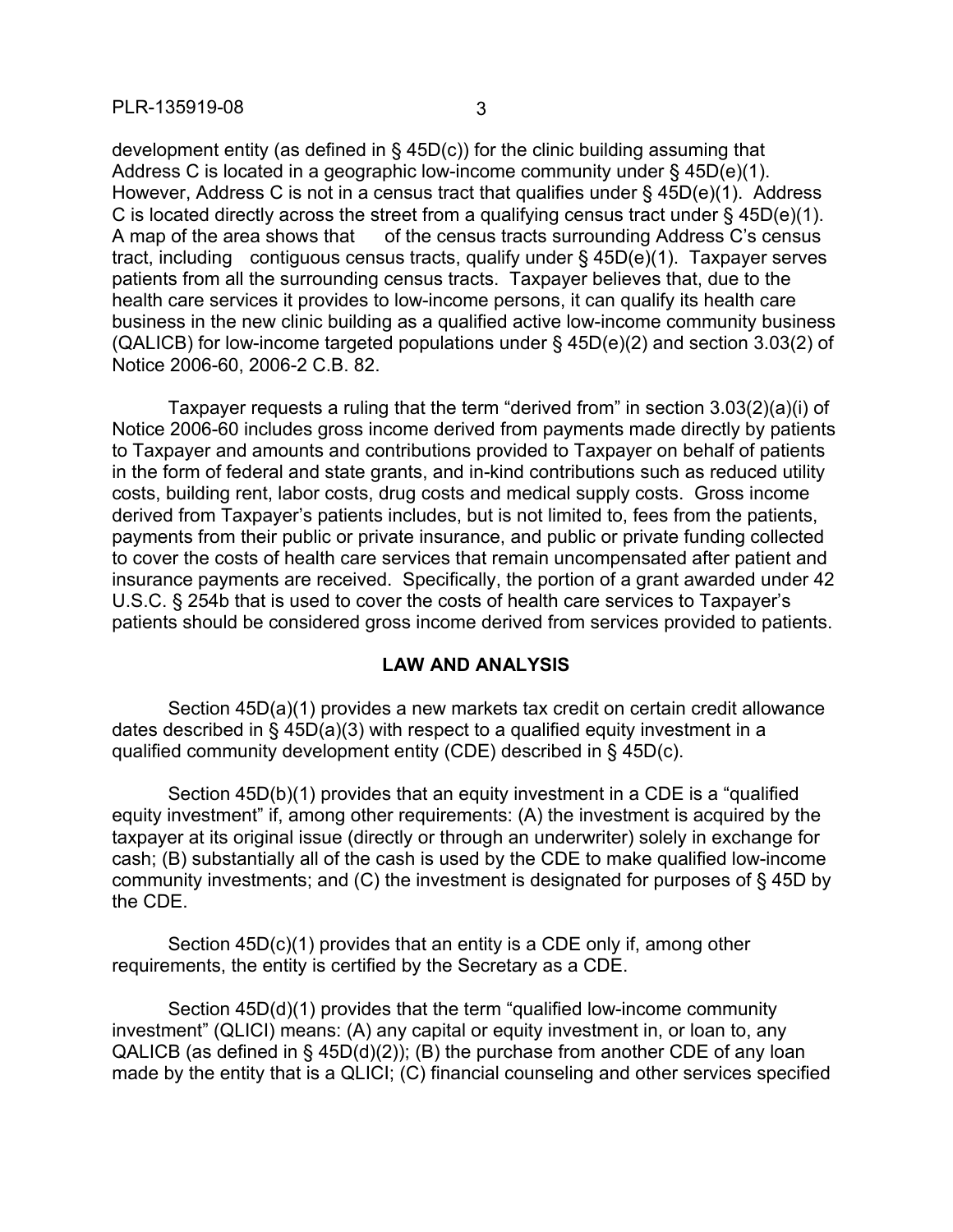in regulations prescribed by the Secretary to businesses located in, and residents of, low-income communities; and (D) any equity investment, or loan to, any CDE.

Under § 45D(d)(2), a QALICB is any corporation (including a non-profit corporation) or partnership if, among other requirements (i) at least 50 percent of the total gross income of the entity is derived from the active conduct of a qualified business with any low-income community, (ii) a substantial portion of the use of the tangible property of the entity (whether owned or leased) is within any low-income community, and (iii) a substantial portion of the services performed for the entity by its employees are performed in any low-income community. Under § 45D(d)(3), with certain exceptions, a qualified business is any trade or business.

Section § 45D(e)(1) defines the term "low-income community" as any population census tract if (A) the poverty rate for such tract is at least 20 percent, or (B)(i) in the case of a tract not located within a metropolitan area, the median family income for such tract does not exceed 80 percent of statewide median family income, or (B)(ii) in the case of a tract located within a metropolitan area, the median family income for such tract does not exceed 80 percent of the greater of statewide median family income or the metropolitan area median family income.

Section 221 of the American Jobs Creation Act of 2004 (P.L. 108-357) amended § 45D(e)(2) to provide that the Secretary shall prescribe regulations under which one or more targeted populations (within the meaning of § 103(20) of the Riegle Community Development and Regulatory Improvement Act of 1994 (12 U.S.C. 4702(20))) may be treated as low-income communities. The regulations shall include procedures for determining which entities are QALICBs with respect to those populations.

The term "targeted populations" is defined in 12 U.S.C. 4702(20) and 12 C.F.R. 1805.201 as individuals, or an identifiable group of individuals, including an Indian tribe, who (A) are low-income persons, or (B) otherwise lack adequate access to loans or equity investments. The term "low-income" is defined in 12 U.S.C. 4702(17) and 12 C.F.R. 1805.104 to mean having an income, adjusted for family size, of not more than (A) for metropolitan areas, 80 percent of the area median family income; and (B) for non-metropolitan areas, the greater of (i) 80 percent of the area median family income; or (ii) 80 percent of the statewide nonmetropolitan area median family income.

Section 3.02 of Notice 2006-60 provides that, for purposes of § 45D(e)(2), targeted populations that will be treated as a low-income community are individuals, or an identifiable group of individuals, including an Indian tribe, who are low-income persons as defined in section 3.03 of Notice 2006-60 or who are individuals who otherwise lack adequate access to loans or equity investments as defined in section 3.04 of Notice 2006-60.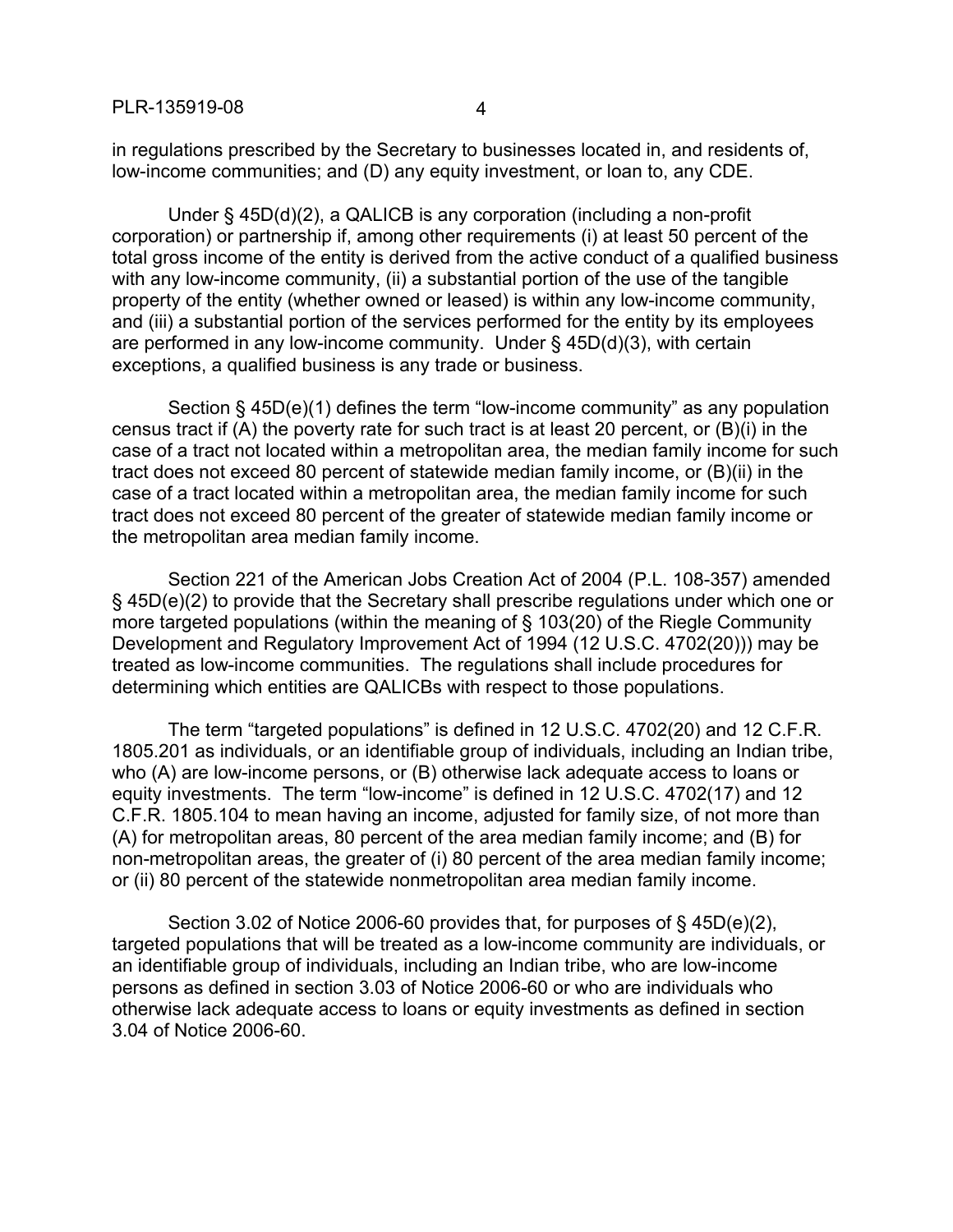Section 3.03(1) of Notice 2006-60 provides that, for purposes of § 45D(e)(2), an individual shall be considered to be low-income if the individual's family income, adjusted for family size, is not more than (A) for metropolitan areas, 80 percent of the area median family income; and (B) for non-metropolitan areas, the greater of (i) 80 percent of the area median family income; or (ii) 80 percent of the statewide nonmetropolitan area median family income.

Section 3.03(2)(a)(i) of Notice 2006-60 provides that a QALICB for low-income targeted populations, with respect to any taxable year, is a corporation (including a nonprofit corporation) or a partnership engaged in the active conduct of a qualified business as defined in § 1.45D-1(d)(5) of the Income Tax Regulations if at least 50 percent of the entity's total gross income for any taxable year is derived from sales, rentals, services, or other transactions with individuals who are low-income persons for purposes of § 45D(e)(2).

Section 4 of Notice 2006-60 provides that taxpayers may rely on Notice 2006-60 for designations made by the Secretary after October 22, 2004. Therefore, taxpayers may apply section 3.03 of Notice 2006-60 for all QLICIs made on or after October 22, 2004.

## **CONCLUSION**

Based on the information submitted and representations made, we conclude that the term "derived from" in section 3.03(2)(a)(i) of Notice 2006-60 includes gross income derived from payments made directly by low-income persons to Taxpayer and amounts and contributions of property or services provided to Taxpayer on behalf of low-income persons. Thus, Taxpayer's gross income under section 3.03(2)(a)(i) that is derived from sales, rentals, services, or other transactions with individuals who are low-income persons for purposes of § 45D(e)(2) include federal, state, or local grants, such as the BPHC grant under 42 U.S.C. § 254b, charitable donations, or in-kind contributions, as well as collected fees, insurance re-imbursements, and other sources of income, as long as these payments and contributions are provided on behalf of low-income persons on an individual basis or as a class of individuals.

Taxpayer's total gross income in  $\blacksquare$  was  $\$\blacksquare$  This number includes \$ from grants and other revenues (such as interest, emergency room on call fees, case management fees, and fundraising) plus  $\frac{1}{2}$  from patient fees and insurance payments. Nearly percent of Taxpayer's gross income is derived from sources other than direct payment from patients through collected fees or public and private insurance.